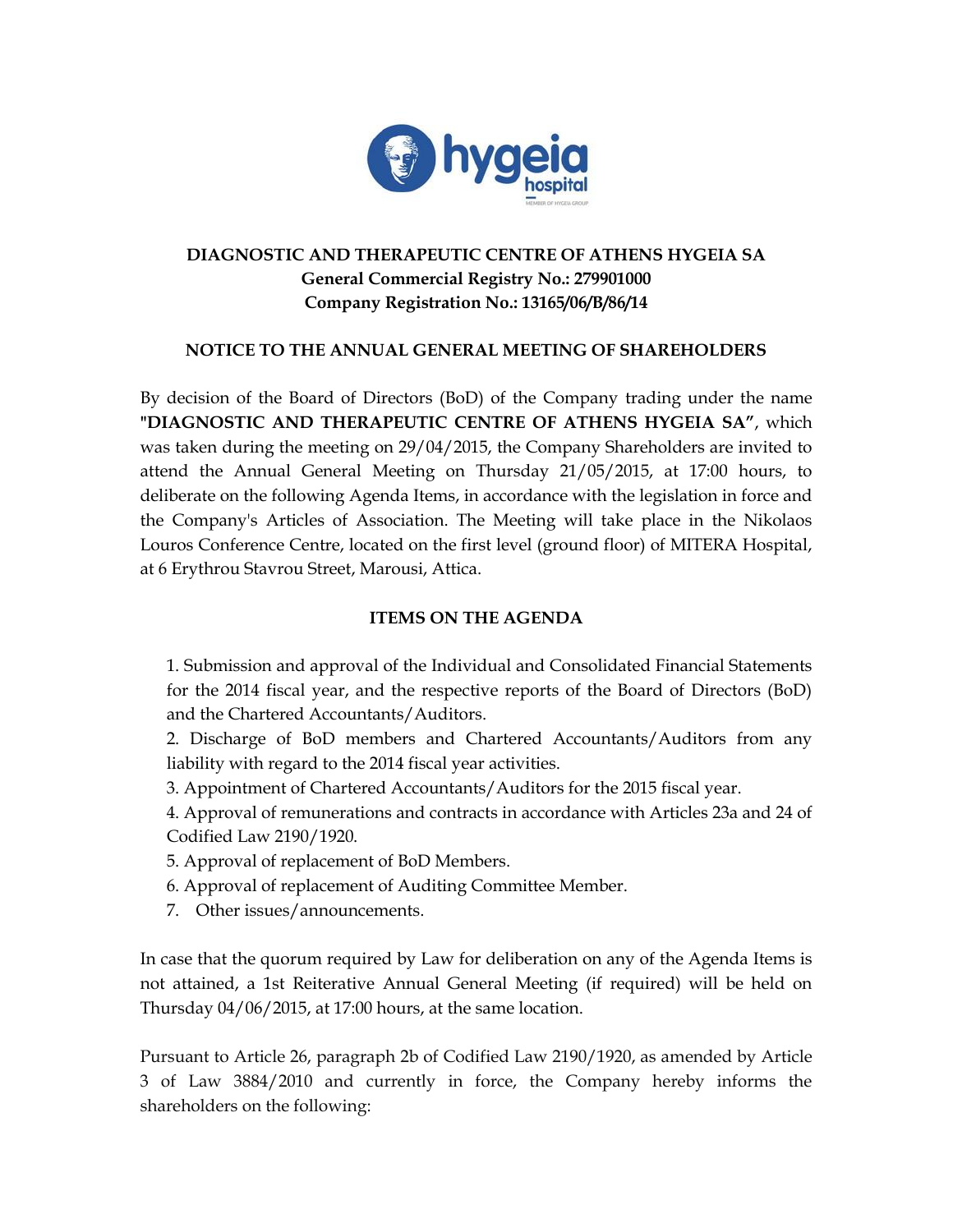#### **RIGHT OF PARTICIPATION**

According to the Articles of Association, any person appearing as shareholder in the registry of the Dematerialized Securities System, managed by Hellenic Exchanges SA, where the Company's shares are recorded, is entitled to participate, either in person or by proxy, in the Annual General Meeting and any subsequent Reiterative Meetings. Proof of qualification as a shareholder may be made by presenting a relevant certification of the above organization or alternatively through direct electronic connection of the Company with the records of said organization.

The qualification as shareholder must exist on 16/05/2015 (**Record Date**), i.e. at the beginning of the 5th day before the date of the Annual General Meeting, and the relevant written certification or electronic verification regarding the shareholder's qualification must have been received by the Company on 18/05/2015 at the latest, i.e. on the 3rd day before date of the General Meeting.

For the 1st Reiterative Annual General Meeting, the qualification as a shareholder must exist on 31/05/2015 (Record Date of 1st Reiterative Annual General Meeting), i.e. at the beginning of the 4th day before the date of the 1st Reiterative Annual General Meeting, and the relevant written certification or electronic verification indicating their shareholding qualification must have been received by the Company on 01/06/2015 at the latest, i.e. on the 3rd day before said General Meeting.

**Only** those who are qualified as shareholders on the respective Record Date are considered by the Company as entitled to participate and vote in the General Meeting. Shareholders who do not comply with the provisions of Article 28a of Codified Law 2190/1920 may participate in the General Meeting only if the Meeting has authorized them to do so.

The exercise of the above rights does not presuppose blocking of shares or following any other similar process which may limit the possibility to sell or transfer the shares during a certain period between the Record Date and the General Meeting.

### **PROCEDURE FOR VOTING BY PROXY**

Shareholders may participate in the General Meeting and may vote either in person or by proxy holders.

Appointment and revocation of a proxy holder shall be made in writing at least 3 days before the General Meeting. In particular, for the Annual General Meeting scheduled on 21/05/2015, the appointment and revocation of a proxy holder must be performed in writing by 18/05/2015, while for the 1st Reiterative General Meeting scheduled on 04/06/2015, by 01/06/2015. Shareholders wishing to participate in the Annual or the 1st Reiterative General Meeting (if required) by proxy holder, or revoke the appointment of said proxy holder, must fill out, duly sign and submit the relevant representation form to the Company's Investor Relations Department (6 Erythrou Stavrou St. & Kifisias Ave.,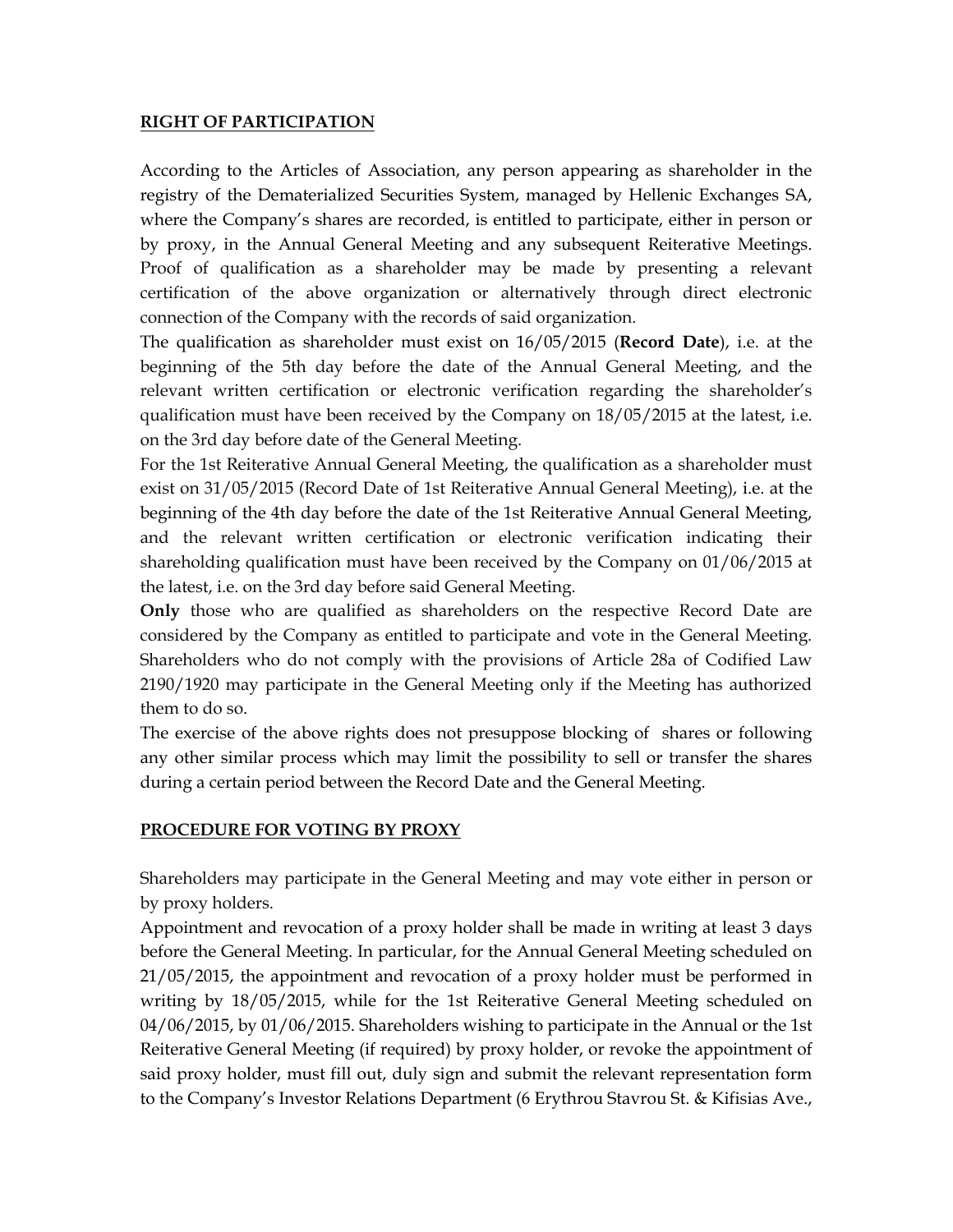Marousi 15123, Attica), within the aforementioned deadlines. The form is available through the Company's website (www.hygeia.gr), under the heading Investor Relations. Each shareholder may appoint up to 3 proxy holders. Legal persons may participate in the General Meeting by appointing up to 3 natural persons as proxy holders. If a shareholder has Company shares held in more than one investor share account, this limitation shall not prevent the shareholder from appointing separate proxy holders for the shares held in each account in relation to the General Meeting. A proxy holder holding proxies from several shareholders may cast votes for a certain shareholder differently from votes cast for another shareholder.

Before the commencement of the General Meeting, the proxy holder is obliged to disclose to the Company every specific fact that may be relevant for the shareholders in assessing any risk of the proxy holder pursuing any interest other than the interest of the shareholder. A conflict of interest may arise in particular where the proxy holder: (i) is a controlling shareholder of the Company or is another legal person or entity controlled by such shareholder, (ii) is a member of the Company's BoD or the Company's Management in general, or of a controlling shareholder, or another legal person or entity controlled by such shareholder, (iii) is an employee or an auditor of the Company or of a controlling shareholder, or of a legal person or entity controlled by such shareholder, (iv) is a spouse or first degree relative of a natural person referred to in points (i) to (iii). The Company's Articles do not provide the possibility for the shareholders to participate in the General Meetings by electronic media without attending the Meeting in person at the place where it is held, or the possibility to participate in the voting by distance.

#### **MINORITY RIGHTS**

(a) Following a request from shareholders representing 1/20 of the paid-up share capital, the Company's BoD is obliged to include in the Agenda of the General Meeting additional items, if that request is communicated to the BoD by 06/05/2015, i.e. at least 15 days before the General Meeting. The request for putting additional items on the agenda shall be accompanied by a justification or a draft resolution to be adopted in the General Meeting and the revised agenda shall be published in the same manner as the previous agenda on 08/05/2015, i.e. 13 days before the date of the General Meeting, and at the same time, shall also be made available to the shareholders through the Company's website, along with the justification or draft resolution submitted by the shareholders, as provided by Article 27, Paragraph 3 of Codified Law 2190/1920.

(b) Following a request from shareholders representing 1/20 of the paid-up share capital, and in accordance with Article 27, Paragraph 3 of Codified Law 2190/1920, the BoD is obliged to make available to shareholders a draft resolution for the items included in the initial or revised agenda by 15/05/2015 at the latest, i.e. at least 6 days before the date of the General Meeting, if the relevant request is communicated to the BoD by 14/05/2015, i.e. at least 7 days before the date of the General Meeting.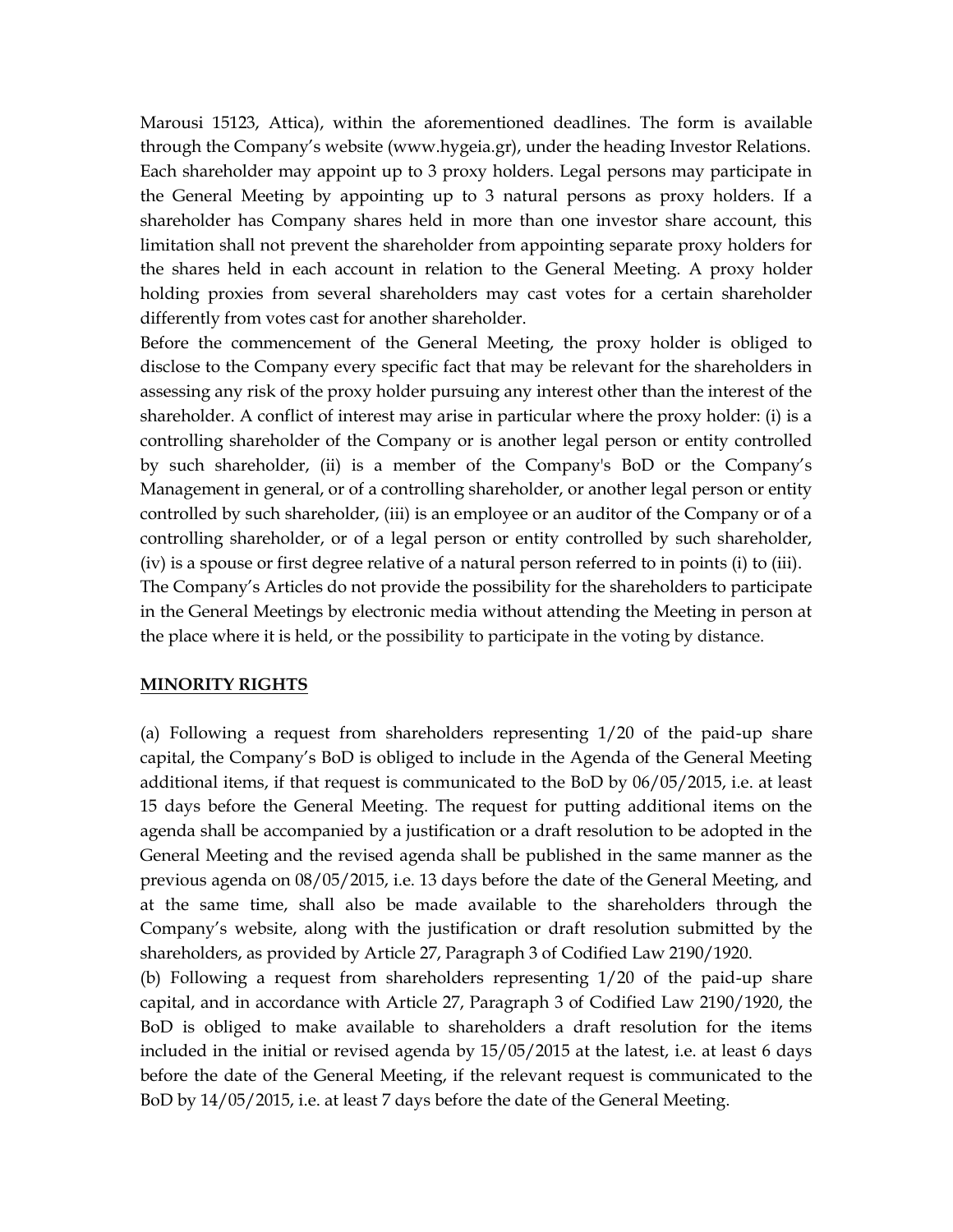(c) Following a request from any shareholder communicated to the Company until 15/5/2015, i.e. at least 5 full days before the General Meeting, the BoD must provide to the General Meeting the requested specific information with regard to the Company affairs, in so far as the information is useful for the actual assessment of the items on the agenda. The BoD may decline to provide the information on a serious, substantive ground, which must be mentioned in the minutes. The BoD may provide an overall response to shareholder requests having the same content. The obligation to provide information does not exist if the relevant information is already available on the Company's website. Following a request from shareholders representing 1/20 of the paid-up share capital, the BoD must announce to the Annual General Meeting any amounts paid over the last two years to each member of the BoD or Managers of the Company and all remuneration given to those persons on any ground or under any contract between them and the Company. The BoD may decline to provide the information on a serious, substantive ground, which must be mentioned in the minutes.

(d) Following a request of shareholders representing 1/5 of the paid-up share capital, which is communicated to the Company until 15/05/2015, i.e. at least 5 full days before the General Meeting, the BoD must provide the General Meeting with information on the course of Company's affairs and financial status. The BoD may decline to provide the information on a serious, substantive ground, which must be mentioned in the minutes.

Corresponding terms for exercise of minority rights also apply in the case of Reiterative General Meetings.

In all the aforementioned cases, the requesting shareholders must prove their qualification as shareholders and state the number of shares held by them at the moment they exercise the relevant right. Presentment of a certification from the organization which records the relevant Company shares or verification of the qualification as shareholder through direct electronic connection between said organization and the Company may also be considered as such proof.

### **AVAILABLE DOCUMENTS AND INFORMATION**

The information of Article 27, Paragraph 3 of Codified Law 2190/2190 will be available in electronic format through the Company's website (www.hygeia.gr), under the heading Investor Relations.

The full text containing the information and items of Article 27, paragraph 3, cases c and d of Codified Law 2190/1920 will be available in hard copy from the Company's Investor Relations Department, 6 Erythrou Stavrou St. and Kifisias Ave., Marousi, 151 23, Attica (Tel: +30 210 6869653, Fax: +30 210 6869133).